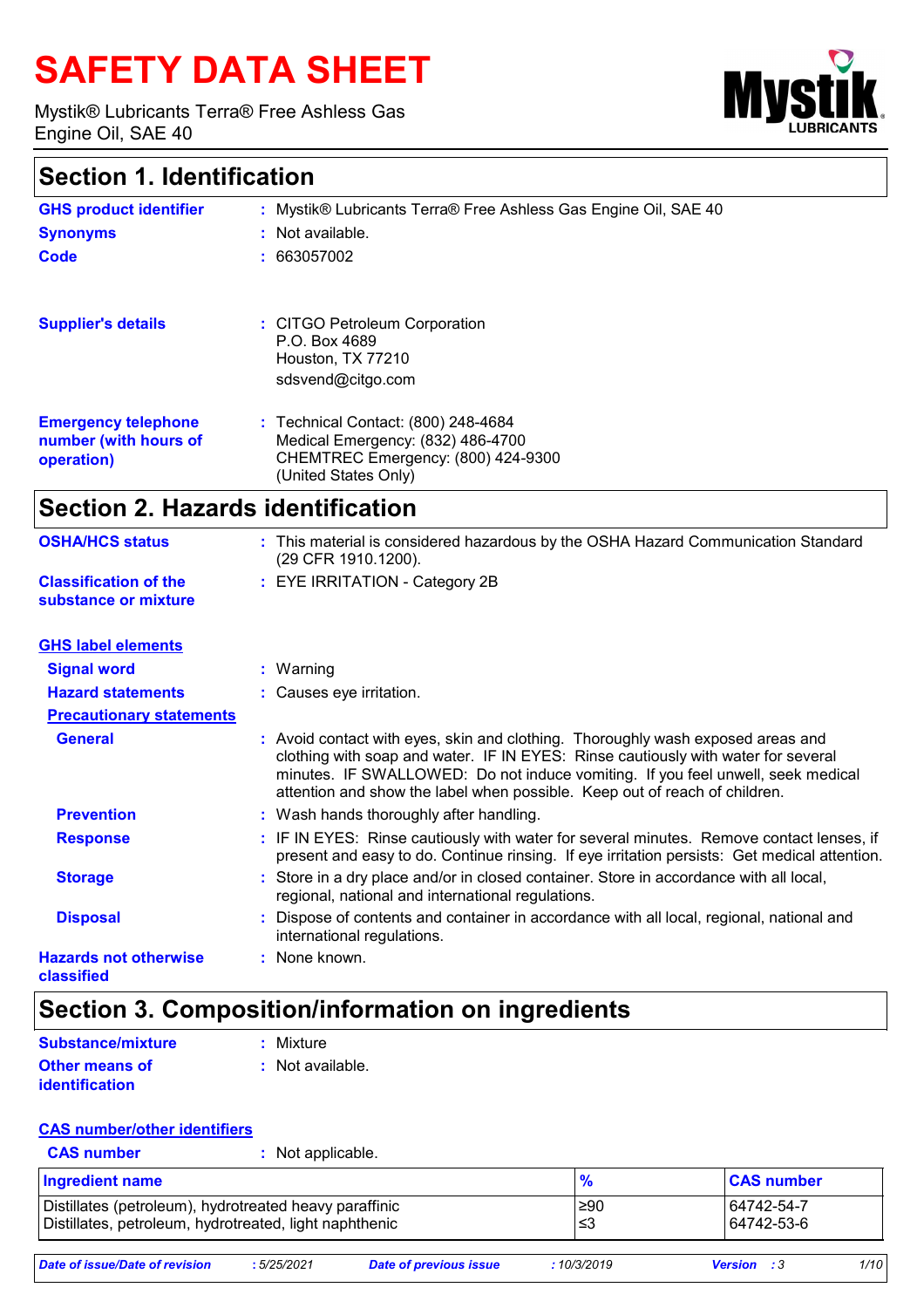*Mystik® Lubricants Terra® Free Ashless Gas Engine Oil, SAE 40*

## **Section 3. Composition/information on ingredients**

Any concentration shown as a range is to protect confidentiality or is due to process variation.

**There are no additional ingredients present which, within the current knowledge of the supplier and in the concentrations applicable, are classified as hazardous to health or the environment and hence require reporting in this section.**

**Occupational exposure limits, if available, are listed in Section 8.**

## **Section 4. First aid measures**

|                     | <b>Description of necessary first aid measures</b>                                                                                                                                                                                                                                                                                                                                                                                                                                                                                                                                                                                 |
|---------------------|------------------------------------------------------------------------------------------------------------------------------------------------------------------------------------------------------------------------------------------------------------------------------------------------------------------------------------------------------------------------------------------------------------------------------------------------------------------------------------------------------------------------------------------------------------------------------------------------------------------------------------|
| Eye contact         | : Immediately flush eyes with plenty of water, occasionally lifting the upper and lower<br>eyelids. Check for and remove any contact lenses. Continue to rinse for at least 10<br>minutes. If irritation persists, get medical attention.                                                                                                                                                                                                                                                                                                                                                                                          |
| <b>Inhalation</b>   | : Remove victim to fresh air and keep at rest in a position comfortable for breathing. If<br>not breathing, if breathing is irregular or if respiratory arrest occurs, provide artificial<br>respiration or oxygen by trained personnel. It may be dangerous to the person providing<br>aid to give mouth-to-mouth resuscitation. Get medical attention if adverse health effects<br>persist or are severe. If unconscious, place in recovery position and get medical<br>attention immediately. Maintain an open airway. Loosen tight clothing such as a collar,<br>tie, belt or waistband.                                       |
| <b>Skin contact</b> | : Flush contaminated skin with plenty of water. Remove contaminated clothing and<br>shoes. Get medical attention if symptoms occur. Wash clothing before reuse. Clean<br>shoes thoroughly before reuse.                                                                                                                                                                                                                                                                                                                                                                                                                            |
| <b>Ingestion</b>    | : Wash out mouth with water. Remove dentures if any. Remove victim to fresh air and<br>keep at rest in a position comfortable for breathing. Do not induce vomiting unless<br>directed to do so by medical personnel. If vomiting occurs, the head should be kept low<br>so that vomit does not enter the lungs. Get medical attention if adverse health effects<br>persist or are severe. Never give anything by mouth to an unconscious person. If<br>unconscious, place in recovery position and get medical attention immediately. Maintain<br>an open airway. Loosen tight clothing such as a collar, tie, belt or waistband. |

#### **Most important symptoms/effects, acute and delayed**

| <b>Potential acute health effects</b> |                                                                                                                                                                               |
|---------------------------------------|-------------------------------------------------------------------------------------------------------------------------------------------------------------------------------|
| <b>Eye contact</b>                    | : Causes eye irritation.                                                                                                                                                      |
| <b>Inhalation</b>                     | : No known significant effects or critical hazards.                                                                                                                           |
| <b>Skin contact</b>                   | : No known significant effects or critical hazards.                                                                                                                           |
| <b>Ingestion</b>                      | : No known significant effects or critical hazards.                                                                                                                           |
| <b>Over-exposure signs/symptoms</b>   |                                                                                                                                                                               |
| <b>Eye contact</b>                    | : Adverse symptoms may include the following:<br>irritation<br>watering<br>redness                                                                                            |
| <b>Inhalation</b>                     | : No specific data.                                                                                                                                                           |
| <b>Skin contact</b>                   | : No specific data.                                                                                                                                                           |
| <b>Ingestion</b>                      | : No specific data.                                                                                                                                                           |
|                                       | <u>Indication of immediate medical attention and special treatment needed, if necessary</u>                                                                                   |
| <b>Notes to physician</b>             | : Treat symptomatically. Contact poison treatment specialist immediately if large<br>quantities have been ingested or inhaled.                                                |
| <b>Specific treatments</b>            | : Treat symptomatically and supportively.                                                                                                                                     |
| <b>Protection of first-aiders</b>     | : No action shall be taken involving any personal risk or without suitable training. It may<br>be dangerous to the person providing aid to give mouth-to-mouth resuscitation. |

#### **See toxicological information (Section 11)**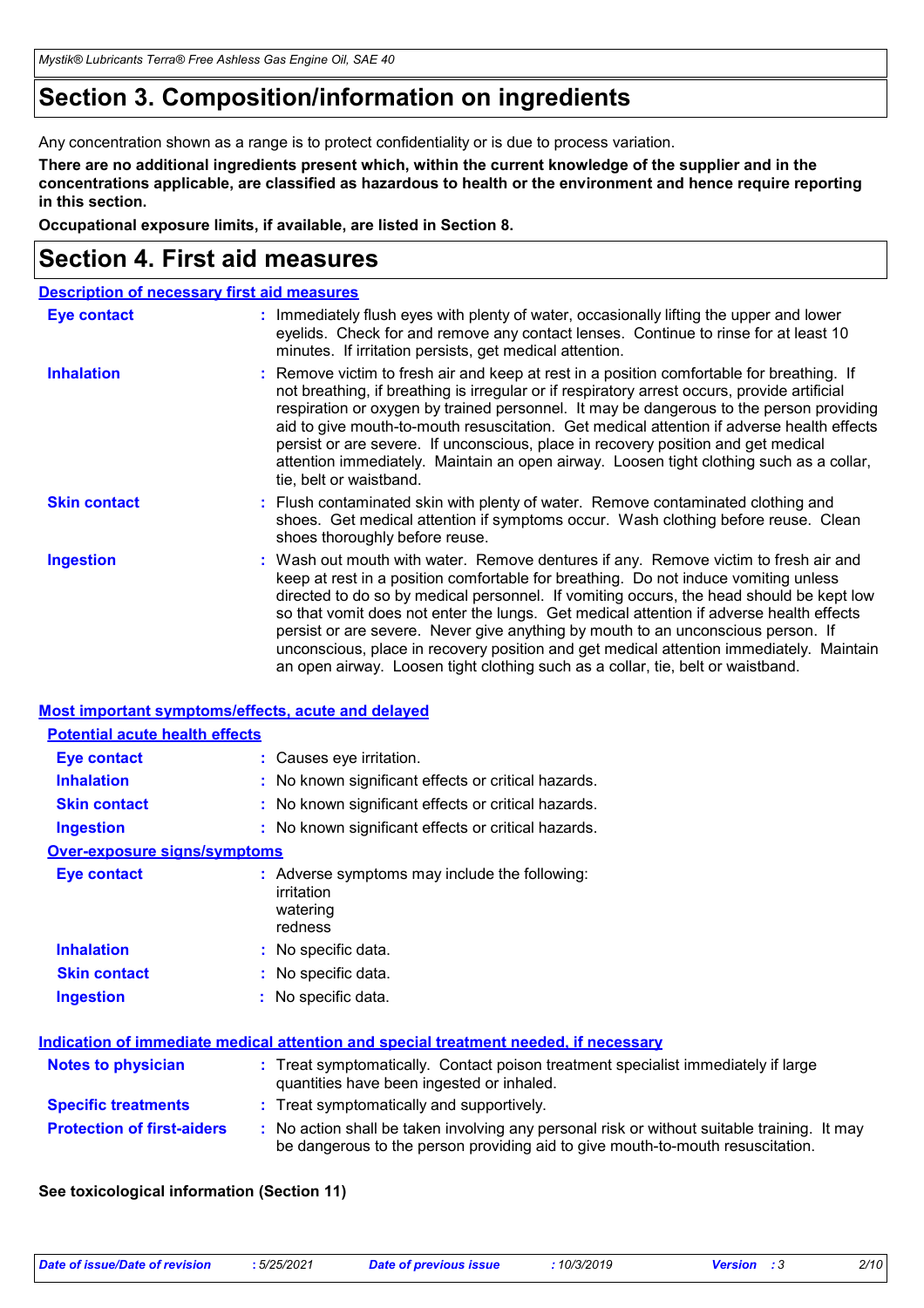### **Section 5. Fire-fighting measures**

| <b>Extinguishing media</b>                               |                                                                                                                                                                                                     |  |
|----------------------------------------------------------|-----------------------------------------------------------------------------------------------------------------------------------------------------------------------------------------------------|--|
| <b>Suitable extinguishing</b><br>media                   | : Use an extinguishing agent suitable for the surrounding fire.                                                                                                                                     |  |
| <b>Unsuitable extinguishing</b><br>media                 | : None known.                                                                                                                                                                                       |  |
| <b>Specific hazards arising</b><br>from the chemical     | : In a fire or if heated, a pressure increase will occur and the container may burst.                                                                                                               |  |
| <b>Hazardous thermal</b><br>decomposition products       | : No specific data.                                                                                                                                                                                 |  |
| <b>Special protective actions</b><br>for fire-fighters   | : Promptly isolate the scene by removing all persons from the vicinity of the incident if<br>there is a fire. No action shall be taken involving any personal risk or without suitable<br>training. |  |
| <b>Special protective</b><br>equipment for fire-fighters | : Fire-fighters should wear appropriate protective equipment and self-contained breathing<br>apparatus (SCBA) with a full face-piece operated in positive pressure mode.                            |  |

### **Section 6. Accidental release measures**

|                                                              | <b>Personal precautions, protective equipment and emergency procedures</b>                                                                                                                                                                                                                                                                                                                                                                                                                                                                                                                                                                                                                                 |
|--------------------------------------------------------------|------------------------------------------------------------------------------------------------------------------------------------------------------------------------------------------------------------------------------------------------------------------------------------------------------------------------------------------------------------------------------------------------------------------------------------------------------------------------------------------------------------------------------------------------------------------------------------------------------------------------------------------------------------------------------------------------------------|
| For non-emergency<br>personnel                               | : No action shall be taken involving any personal risk or without suitable training.<br>Evacuate surrounding areas. Keep unnecessary and unprotected personnel from<br>entering. Do not touch or walk through spilled material. Avoid breathing vapor or mist.<br>Provide adequate ventilation. Wear appropriate respirator when ventilation is<br>inadequate. Put on appropriate personal protective equipment.                                                                                                                                                                                                                                                                                           |
| For emergency responders :                                   | If specialized clothing is required to deal with the spillage, take note of any information in<br>Section 8 on suitable and unsuitable materials. See also the information in "For non-<br>emergency personnel".                                                                                                                                                                                                                                                                                                                                                                                                                                                                                           |
| <b>Environmental precautions</b>                             | : Avoid dispersal of spilled material and runoff and contact with soil, waterways, drains<br>and sewers. Inform the relevant authorities if the product has caused environmental<br>pollution (sewers, waterways, soil or air).                                                                                                                                                                                                                                                                                                                                                                                                                                                                            |
| <b>Methods and materials for containment and cleaning up</b> |                                                                                                                                                                                                                                                                                                                                                                                                                                                                                                                                                                                                                                                                                                            |
| <b>Small spill</b>                                           | : Stop leak if without risk. Move containers from spill area. Dilute with water and mop up<br>if water-soluble. Alternatively, or if water-insoluble, absorb with an inert dry material and<br>place in an appropriate waste disposal container. Dispose of via a licensed waste<br>disposal contractor.                                                                                                                                                                                                                                                                                                                                                                                                   |
| <b>Large spill</b>                                           | Stop leak if without risk. Move containers from spill area. Approach release from<br>upwind. Prevent entry into sewers, water courses, basements or confined areas. Wash<br>spillages into an effluent treatment plant or proceed as follows. Contain and collect<br>spillage with non-combustible, absorbent material e.g. sand, earth, vermiculite or<br>diatomaceous earth and place in container for disposal according to local regulations<br>(see Section 13). Dispose of via a licensed waste disposal contractor. Contaminated<br>absorbent material may pose the same hazard as the spilled product. Note: see<br>Section 1 for emergency contact information and Section 13 for waste disposal. |

# **Section 7. Handling and storage**

#### **Precautions for safe handling**

**Protective measures** : Put on appropriate personal protective equipment (see Section 8). Do not ingest. Avoid intercontact with eyes, skin and clothing. Avoid breathing vapor or mist. Keep in the original container or an approved alternative made from a compatible material, kept tightly closed when not in use. Empty containers retain product residue and can be hazardous. Do not reuse container.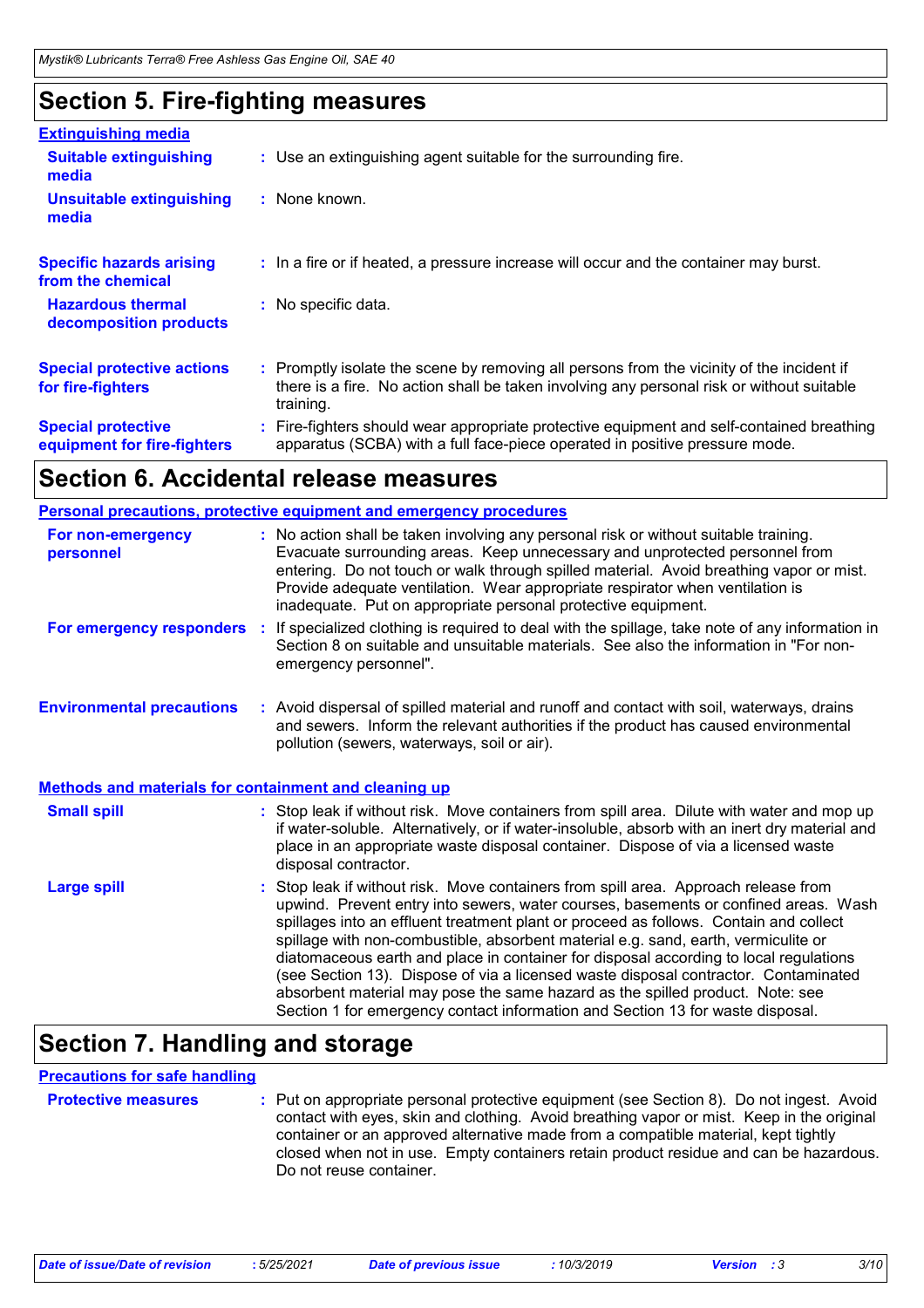## **Section 7. Handling and storage**

| <b>Advice on general</b><br>occupational hygiene                                 | Eating, drinking and smoking should be prohibited in areas where this material is<br>handled, stored and processed. Workers should wash hands and face before eating,<br>drinking and smoking. Remove contaminated clothing and protective equipment before<br>entering eating areas. See also Section 8 for additional information on hygiene<br>measures.                                                                                                                                                                                                                      |
|----------------------------------------------------------------------------------|----------------------------------------------------------------------------------------------------------------------------------------------------------------------------------------------------------------------------------------------------------------------------------------------------------------------------------------------------------------------------------------------------------------------------------------------------------------------------------------------------------------------------------------------------------------------------------|
| <b>Conditions for safe storage,</b><br>including any<br><b>incompatibilities</b> | Store in accordance with local regulations. Store in original container protected from<br>direct sunlight in a dry, cool and well-ventilated area, away from incompatible materials<br>(see Section 10) and food and drink. Keep container tightly closed and sealed until<br>ready for use. Containers that have been opened must be carefully resealed and kept<br>upright to prevent leakage. Do not store in unlabeled containers. Use appropriate<br>containment to avoid environmental contamination. See Section 10 for incompatible<br>materials before handling or use. |
|                                                                                  | Bulk Storage Conditions: Maintain all storage tanks in accordance with applicable<br>regulations. Use necessary controls to monitor tank inventories. Inspect all storage<br>tanks on a periodic basis. Test tanks and associated piping for tightness. Maintain the<br>automatic leak detection devices to assure proper working condition.                                                                                                                                                                                                                                     |

### **Section 8. Exposure controls/personal protection**

#### **Control parameters**

| <b>Occupational exposure limits</b>                    |               |                                                                                                                                                                                                                                                                                                                                                                                                                                                                                                                                         |  |  |
|--------------------------------------------------------|---------------|-----------------------------------------------------------------------------------------------------------------------------------------------------------------------------------------------------------------------------------------------------------------------------------------------------------------------------------------------------------------------------------------------------------------------------------------------------------------------------------------------------------------------------------------|--|--|
| Distillates (petroleum), hydrotreated heavy paraffinic |               | ACGIH TLV (United States, 3/2019).<br>TWA: 5 mg/m <sup>3</sup> 8 hours. Form: Inhalable<br>fraction<br>OSHA PEL (United States, 5/2018).<br>TWA: 5 mg/m <sup>3</sup> 8 hours.<br>NIOSH REL (United States, 10/2016).<br>TWA: 5 mg/m <sup>3</sup> 10 hours. Form: Mist<br>STEL: 10 mg/m <sup>3</sup> 15 minutes. Form: Mist                                                                                                                                                                                                              |  |  |
| Distillates, petroleum, hydrotreated, light naphthenic |               | ACGIH TLV (United States, 3/2019).<br>TWA: 5 mg/m <sup>3</sup> 8 hours. Form: Inhalable<br>fraction<br>OSHA PEL (United States, 5/2018).<br>TWA: 5 mg/m <sup>3</sup> 8 hours.<br>NIOSH REL (United States, 10/2016).<br>TWA: 5 mg/m <sup>3</sup> 10 hours. Form: Mist<br>STEL: 10 mg/m <sup>3</sup> 15 minutes. Form: Mist                                                                                                                                                                                                              |  |  |
| <b>Appropriate engineering</b><br><b>controls</b>      | contaminants. | : Good general ventilation should be sufficient to control worker exposure to airborne                                                                                                                                                                                                                                                                                                                                                                                                                                                  |  |  |
| <b>Environmental exposure</b><br><b>controls</b>       |               | : Emissions from ventilation or work process equipment should be checked to ensure<br>they comply with the requirements of environmental protection legislation. In some<br>cases, vapor controls, filters or engineering modifications to the process equipment will<br>be necessary to reduce emissions to acceptable levels.                                                                                                                                                                                                         |  |  |
| <b>Individual protection measures</b>                  |               |                                                                                                                                                                                                                                                                                                                                                                                                                                                                                                                                         |  |  |
| <b>Hygiene measures</b>                                |               | : Wash hands, forearms and face thoroughly after handling chemical products, before<br>eating, smoking and using the lavatory and at the end of the working period.<br>Appropriate techniques should be used to remove potentially contaminated clothing.<br>Wash contaminated clothing before reusing. Ensure that eyewash stations and safety<br>showers are close to the workstation location.                                                                                                                                       |  |  |
| <b>Eye/face protection</b>                             | instead.      | : Safety glasses equipped with side shields are recommended as minimum protection in<br>industrial settings. If contact is possible, the following protection should be worn, unless<br>the assessment indicates a higher degree of protection: chemical splash goggles.<br>Safety eyewear complying with an approved standard should be used when a risk<br>assessment indicates this is necessary to avoid exposure to liquid splashes, mists,<br>gases or dusts. If inhalation hazards exist, a full-face respirator may be required |  |  |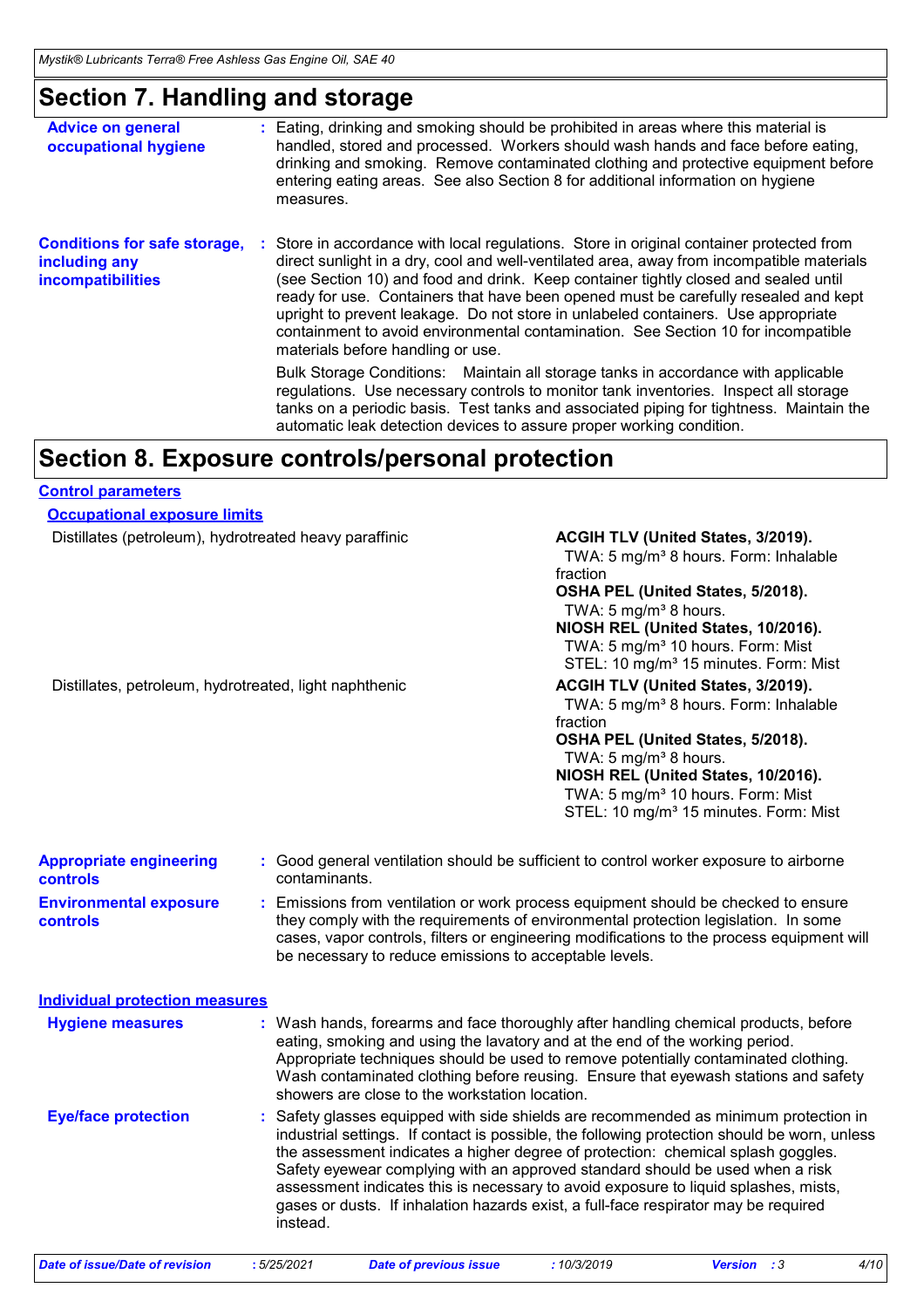# **Section 8. Exposure controls/personal protection**

| <b>Skin protection</b>        |                                                                                                                                                                                                                                                                                                                                                                                                                                                                                                                                                                     |
|-------------------------------|---------------------------------------------------------------------------------------------------------------------------------------------------------------------------------------------------------------------------------------------------------------------------------------------------------------------------------------------------------------------------------------------------------------------------------------------------------------------------------------------------------------------------------------------------------------------|
| <b>Hand protection</b>        | : Avoid skin contact with liquid. Chemical-resistant gloves complying with an approved<br>standard should be worn at all times when handling chemical products if a risk<br>assessment indicates this is necessary. Considering the parameters specified by the<br>glove manufacturer, check during use that the gloves are still retaining their protective<br>properties. It should be noted that the time to breakthrough for any glove material may<br>be different for different glove manufacturers. Leather gloves are not protective for<br>liquid contact. |
| <b>Body protection</b>        | : Personal protective equipment for the body should be selected based on the task being<br>performed and the risks involved and should be approved by a specialist before<br>handling this product.                                                                                                                                                                                                                                                                                                                                                                 |
| <b>Other skin protection</b>  | : Avoid skin contact with liquid. Appropriate footwear and any additional skin protection<br>measures should be selected based on the task being performed and the risks involved<br>and should be approved by a specialist before handling this product. Leather boots are<br>not protective for liquid contact.                                                                                                                                                                                                                                                   |
| <b>Respiratory protection</b> | : Avoid inhalation of gases, vapors, mists or dusts. Use a properly fitted, air-purifying or<br>supplied-air respirator complying with an approved standard if a risk assessment<br>indicates this is necessary. Respirator selection must be based on known or anticipated<br>exposure levels, the hazards of the product and the safe working limits of the selected<br>respirator.                                                                                                                                                                               |

# **Section 9. Physical and chemical properties**

| <b>Appearance</b>                               |                                                               |
|-------------------------------------------------|---------------------------------------------------------------|
| <b>Physical state</b>                           | $:$ Liquid.                                                   |
| <b>Color</b>                                    | : Light amber                                                 |
| <b>Odor</b>                                     | : Mild petroleum odor                                         |
| pH                                              | : Not available.                                              |
| <b>Boiling point</b>                            | : Not available.                                              |
| <b>Flash point</b>                              | : Open cup: $262^{\circ}$ C (503.6°F) [Cleveland.]            |
| Lower and upper explosive<br>(flammable) limits | : Not available.                                              |
| <b>Vapor pressure</b>                           | : Not available.                                              |
| <b>Vapor density</b>                            | : Not available.                                              |
| <b>Relative density</b>                         | : 0.8775                                                      |
| <b>Density Ibs/gal</b>                          | : Estimated 7.32 lbs/gal                                      |
| Density gm/cm <sup>3</sup>                      | $:$ Not available.                                            |
| <b>Gravity, <sup>o</sup>API</b>                 | $:$ Estimated 30 $@$ 60 F                                     |
| Flow time (ISO 2431)                            | : Not available.                                              |
|                                                 |                                                               |
| <b>Viscosity</b>                                | : Kinematic (40°C (104°F)): 1.17 cm <sup>2</sup> /s (117 cSt) |

# **Section 10. Stability and reactivity**

| <b>Reactivity</b>                                   |                          | under US GHS Definition(s).   |            | : Not expected to be Explosive, Self-Reactive, Self-Heating, or an Organic Peroxide |      |
|-----------------------------------------------------|--------------------------|-------------------------------|------------|-------------------------------------------------------------------------------------|------|
| <b>Chemical stability</b>                           | : The product is stable. |                               |            |                                                                                     |      |
| <b>Possibility of hazardous</b><br><b>reactions</b> |                          |                               |            | : Under normal conditions of storage and use, hazardous reactions will not occur.   |      |
| <b>Conditions to avoid</b>                          | : No specific data.      |                               |            |                                                                                     |      |
| <b>Incompatible materials</b>                       | : No specific data.      |                               |            |                                                                                     |      |
| Date of issue/Date of revision                      | :5/25/2021               | <b>Date of previous issue</b> | :10/3/2019 | <b>Version</b> : 3                                                                  | 5/10 |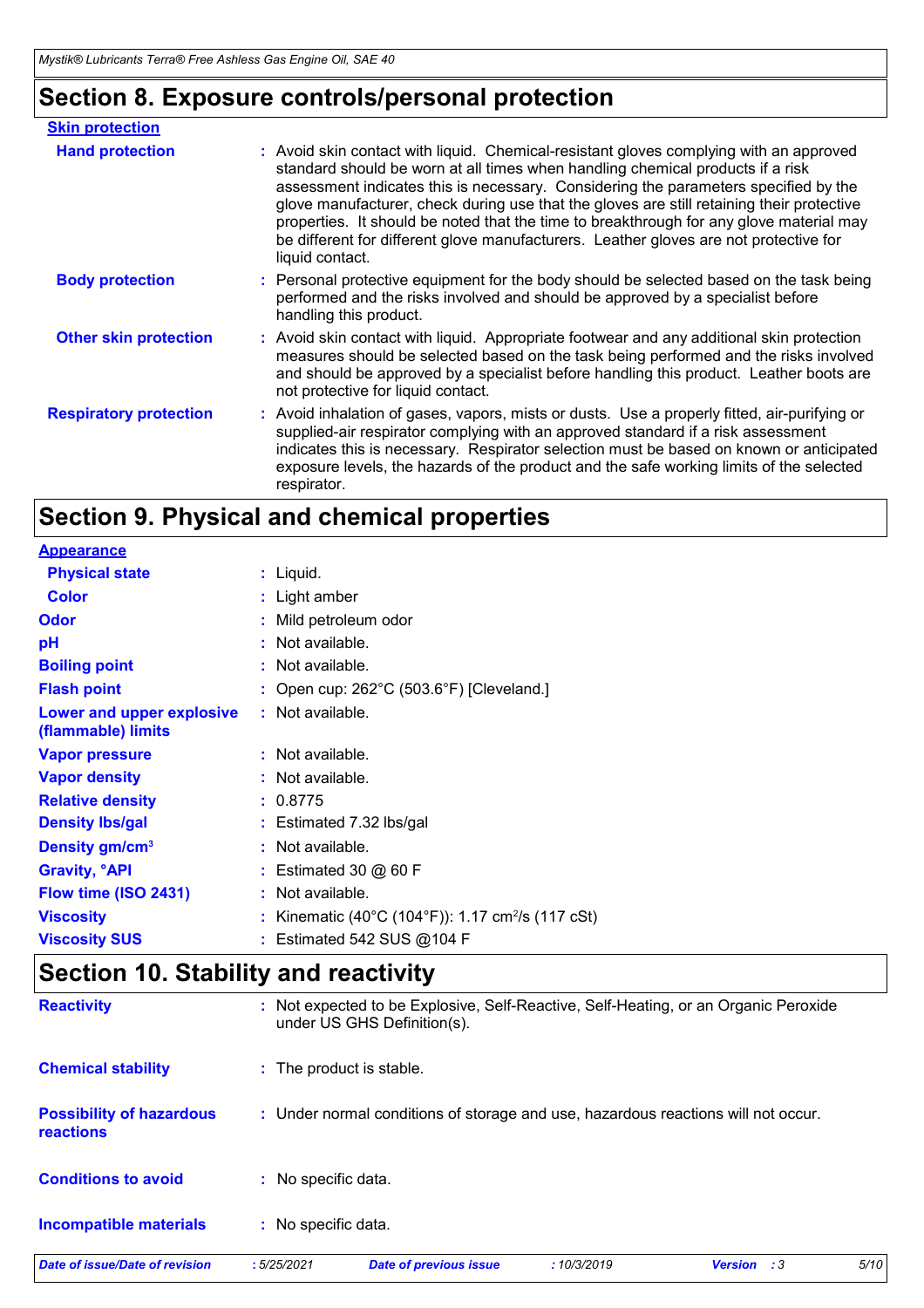### **Section 10. Stability and reactivity**

#### **Hazardous decomposition products**

Under normal conditions of storage and use, hazardous decomposition products should **:** not be produced.

### **Section 11. Toxicological information**

#### **Information on toxicological effects**

| <b>Acute toxicity</b> |
|-----------------------|
|-----------------------|

| <b>Product/ingredient name</b>                            | <b>Result</b> | <b>Species</b> | <b>Dose</b>  | <b>Exposure</b> |
|-----------------------------------------------------------|---------------|----------------|--------------|-----------------|
| Distillates (petroleum),<br>hydrotreated heavy paraffinic | LD50 Dermal   | Rat            | >5000 mg/kg  |                 |
|                                                           | LD50 Oral     | Rat            | l>5000 mg/kg |                 |
| Distillates, petroleum,<br>hydrotreated, light naphthenic | LD50 Oral     | Rat            | >5000 mg/kg  |                 |

- **Conclusion/Summary : Distillates (petroleum), hydrotreated heavy paraffinic**: Mineral oil mists derived from highly refined oils are reported to have low acute and sub-acute toxicities in animals. Effects from single and short-term repeated exposures to high concentrations of mineral oil mists well above applicable workplace exposure levels include lung inflammatory reaction, lipoid granuloma formation and lipoid pneumonia. In acute and sub-acute studies involving exposures to lower concentrations of mineral oil mists at or near current work place exposure levels produced no significant toxicological effects. **Distillates (petroleum), hydrotreated light naphthenic**: INHALATION (LC50) Acute: 9.6 mg/L (Female Rat). INHALATION (LC50) Acute: 10.5 mg/L (Male Rat). DRAIZE EYE Acute: Non-irritating (Rabbit). DRAIZE DERMAL Acute: Mild skin irritant (Rabbit).
	- BUEHLER DERMAL Acute: Non-sensitizing (Guinea Pig).

28-Day DERMAL Sub-Chronic: Mild to moderate skin irritant (Rabbit & Rat).

 A life-time dermal application of severely hydrotreated light naphthenic oils produced skin masses on mice which correlated with the skin irritation response levels of the test animals. Additional studies attribute these masses to a weak promotional activity. These studies indicate that light naphthenic oils are not mutagenic, tumor initiators nor complete chemical carcinogens. These materials have not been determined to be carcinogenic by IARC, NTP or OSHA.

**Alkyl phenol ester, hindered**: In subchronic studies, certain alkyl phenols have been associated with liver effects (cellular hypertrophy) following oral administration to rats.

#### **Irritation/Corrosion**

| <b>Product/ingredient name</b>                            | <b>Result</b>                | <b>Species</b> | <b>Score</b> | <b>Exposure</b>    | <b>Observation</b>       |
|-----------------------------------------------------------|------------------------------|----------------|--------------|--------------------|--------------------------|
| Distillates, petroleum,<br>hydrotreated, light naphthenic | Skin - Moderate irritant     | Rabbit         |              | 24 hours 0.5<br>MI | $\overline{\phantom{a}}$ |
| <b>Skin</b>                                               | No additional information.   |                |              |                    |                          |
| <b>Eyes</b>                                               | No additional information.   |                |              |                    |                          |
| <b>Respiratory</b>                                        | No additional information.   |                |              |                    |                          |
| <b>Sensitization</b>                                      |                              |                |              |                    |                          |
| Not available.                                            |                              |                |              |                    |                          |
| <b>Skin</b>                                               | : No additional information. |                |              |                    |                          |
| <b>Respiratory</b>                                        | No additional information.   |                |              |                    |                          |
| <b>Mutagenicity</b>                                       |                              |                |              |                    |                          |
| Not available.                                            |                              |                |              |                    |                          |
| <b>Conclusion/Summary</b>                                 | : No additional information. |                |              |                    |                          |
| <b>Carcinogenicity</b>                                    |                              |                |              |                    |                          |
| Not available.                                            |                              |                |              |                    |                          |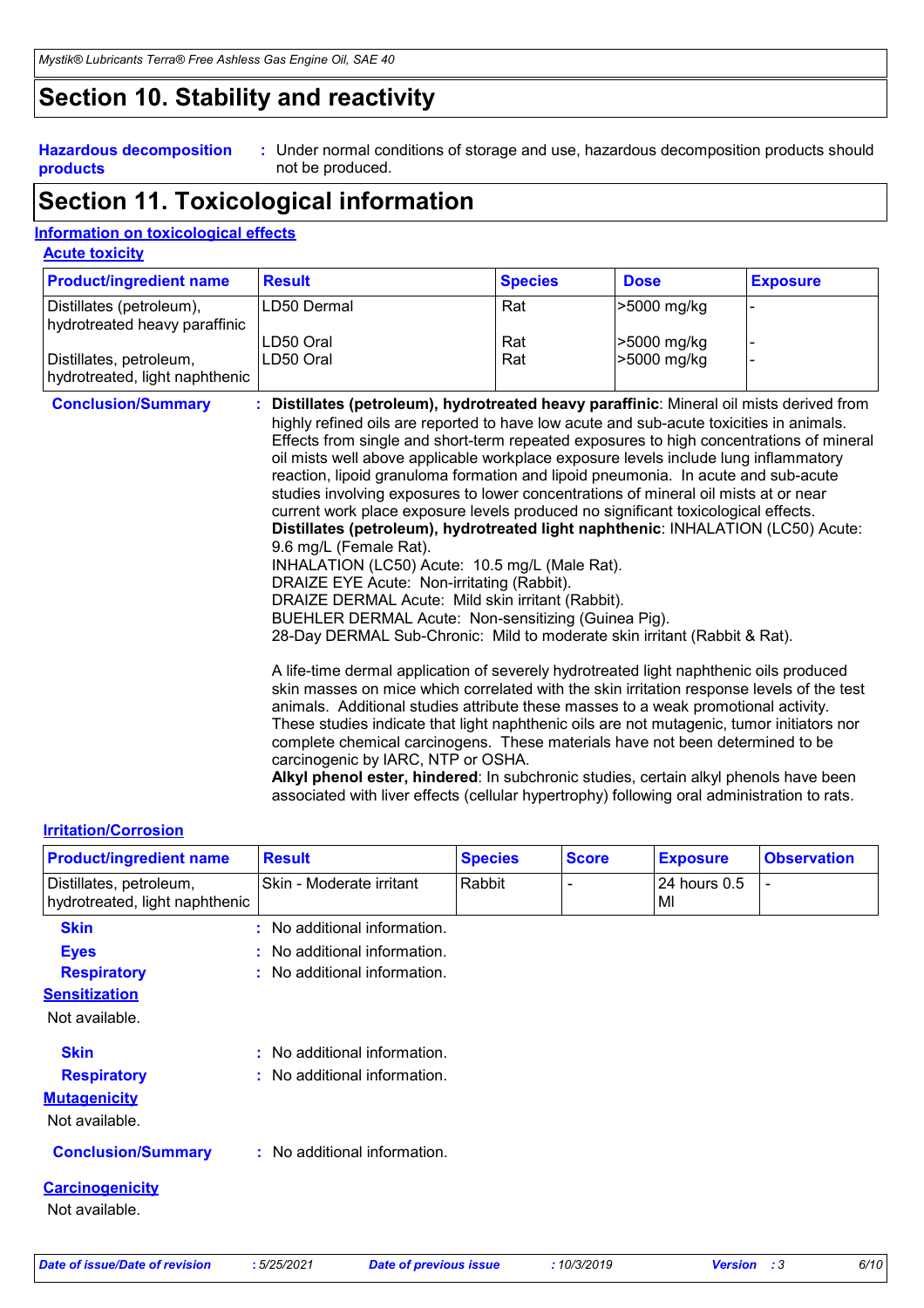# **Section 11. Toxicological information**

| <b>Conclusion/Summary</b>                               | : No additional information. |
|---------------------------------------------------------|------------------------------|
| <b>Reproductive toxicity</b>                            |                              |
| Not available.                                          |                              |
| <b>Conclusion/Summary</b>                               | : No additional information. |
| <b>Teratogenicity</b>                                   |                              |
| Not available.                                          |                              |
| <b>Conclusion/Summary</b>                               | : No additional information. |
| <b>Specific target organ toxicity (single exposure)</b> |                              |
| Not available.                                          |                              |
| Specific target organ toxicity (repeated exposure)      |                              |

Not available.

#### **Aspiration hazard**

| <b>Name</b>                                            | <b>Result</b>                         |  |
|--------------------------------------------------------|---------------------------------------|--|
| Distillates, petroleum, hydrotreated, light naphthenic | <b>ASPIRATION HAZARD - Category 1</b> |  |

| <b>Date of issue/Date of revision</b>                                                                                  | : 5/25/2021                                | <b>Date of previous issue</b>                       | :10/3/2019 | <b>Version</b><br>:3 | 7/10 |
|------------------------------------------------------------------------------------------------------------------------|--------------------------------------------|-----------------------------------------------------|------------|----------------------|------|
| <b>Developmental effects</b>                                                                                           |                                            | : No known significant effects or critical hazards. |            |                      |      |
| <b>Teratogenicity</b>                                                                                                  |                                            | : No known significant effects or critical hazards. |            |                      |      |
| <b>Mutagenicity</b>                                                                                                    |                                            | : No known significant effects or critical hazards. |            |                      |      |
| <b>Carcinogenicity</b>                                                                                                 |                                            | : No known significant effects or critical hazards. |            |                      |      |
| <b>General</b>                                                                                                         |                                            | : No known significant effects or critical hazards. |            |                      |      |
| Not available.                                                                                                         |                                            |                                                     |            |                      |      |
| <b>Potential chronic health effects</b>                                                                                |                                            |                                                     |            |                      |      |
| <b>Potential delayed effects</b>                                                                                       | : Not available.                           |                                                     |            |                      |      |
| <b>Long term exposure</b><br><b>Potential immediate</b><br>effects                                                     | : Not available.                           |                                                     |            |                      |      |
| <b>Potential delayed effects</b>                                                                                       | : Not available.                           |                                                     |            |                      |      |
| <b>Potential immediate</b><br>effects                                                                                  | : Not available.                           |                                                     |            |                      |      |
| Delayed and immediate effects and also chronic effects from short and long term exposure<br><b>Short term exposure</b> |                                            |                                                     |            |                      |      |
|                                                                                                                        |                                            |                                                     |            |                      |      |
| <b>Ingestion</b>                                                                                                       | : No specific data.                        |                                                     |            |                      |      |
| <b>Inhalation</b><br><b>Skin contact</b>                                                                               | : No specific data.<br>: No specific data. |                                                     |            |                      |      |
|                                                                                                                        | irritation<br>watering<br>redness          |                                                     |            |                      |      |
| Symptoms related to the physical, chemical and toxicological characteristics<br><b>Eye contact</b>                     |                                            | : Adverse symptoms may include the following:       |            |                      |      |
| <b>Ingestion</b>                                                                                                       |                                            | : No known significant effects or critical hazards. |            |                      |      |
| <b>Skin contact</b>                                                                                                    |                                            | : No known significant effects or critical hazards. |            |                      |      |
| <b>Inhalation</b>                                                                                                      |                                            | : No known significant effects or critical hazards. |            |                      |      |
| <b>Eye contact</b>                                                                                                     | : Causes eye irritation.                   |                                                     |            |                      |      |
| <b>Potential acute health effects</b>                                                                                  |                                            |                                                     |            |                      |      |
| <b>Information on the likely</b><br>routes of exposure                                                                 | : Not available.                           |                                                     |            |                      |      |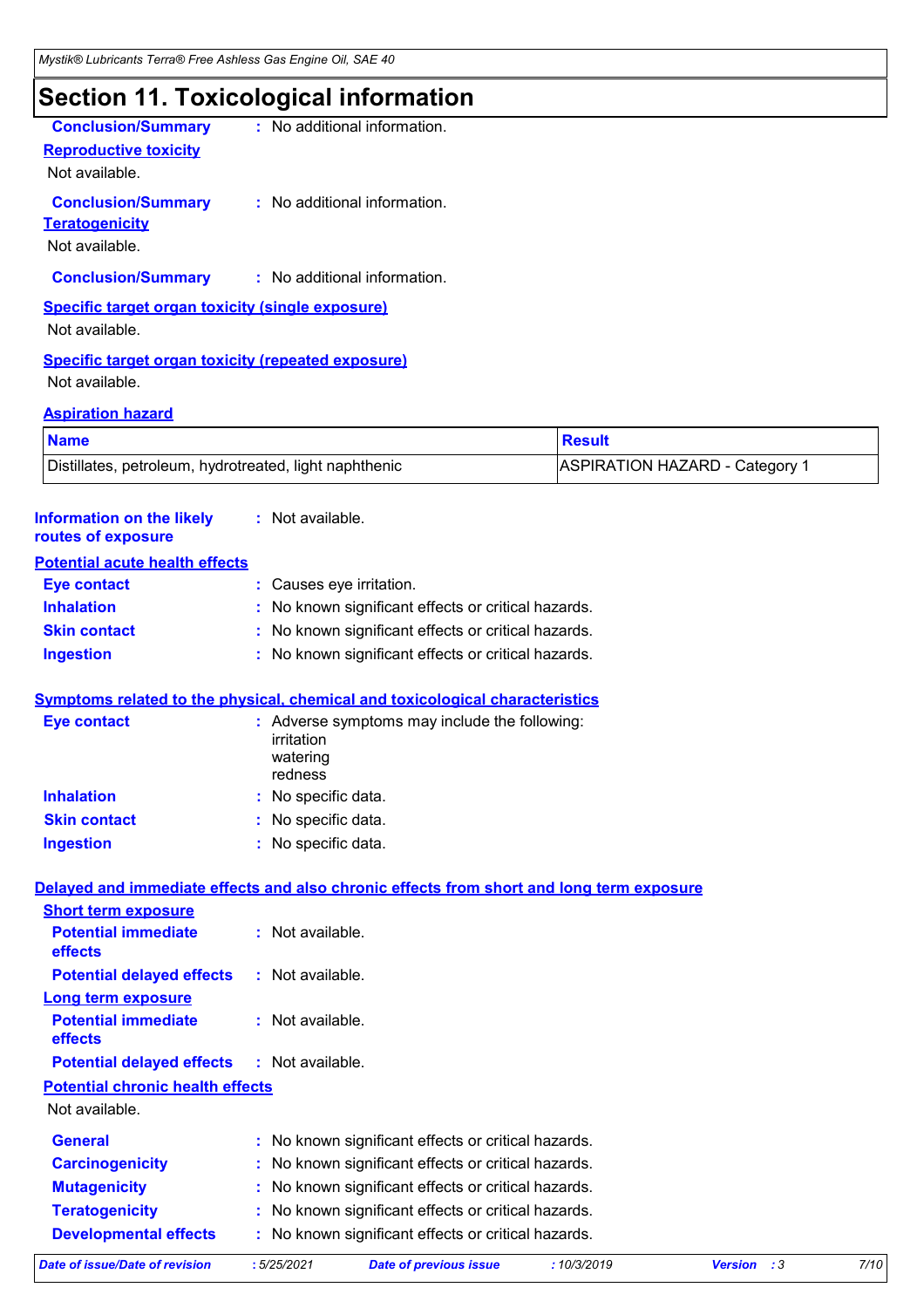#### **Section 11. Toxicological information**

**Toxicity**

**Fertility effects** : No known significant effects or critical hazards.

### **Section 12. Ecological information**

#### **Bioaccumulative potential** Not available. Not available. **Persistence and degradability Soil/water partition coefficient (Koc) :** Not available. **Mobility in soil Conclusion/Summary :** Not available. **Conclusion/Summary :** Not available.

**Other adverse effects** : No known significant effects or critical hazards.

#### **Section 13. Disposal considerations**

The generation of waste should be avoided or minimized wherever possible. Disposal of this product, solutions and any by-products should at all times comply with the requirements of environmental protection and waste disposal legislation and any regional local authority requirements. Dispose of surplus and non-recyclable products via a licensed waste disposal contractor. Waste should not be disposed of untreated to the sewer unless fully compliant with the requirements of all authorities with jurisdiction. Waste packaging should be recycled. Incineration or landfill should only be considered when recycling is not feasible. This material and its container must be disposed of in a safe way. Care should be taken when handling emptied containers that have not been cleaned or rinsed out. Empty containers or liners may retain some product residues. Avoid dispersal of spilled material and runoff and contact with soil, waterways, drains and sewers. **Disposal methods :**

#### **Section 14. Transport information**

|                                      | <b>DOT Classification</b> | <b>IMDG</b>              | <b>IATA</b>              |
|--------------------------------------|---------------------------|--------------------------|--------------------------|
| <b>UN number</b>                     | Not regulated.            | Not regulated.           | Not regulated.           |
| <b>UN proper</b><br>shipping name    | $\overline{\phantom{a}}$  | $\overline{\phantom{0}}$ |                          |
| <b>Transport</b><br>hazard class(es) | $\overline{\phantom{0}}$  | ۰                        | $\overline{\phantom{a}}$ |
| <b>Packing group</b>                 | $\overline{\phantom{a}}$  |                          | $\overline{\phantom{0}}$ |
| <b>Environmental</b><br>hazards      | No.                       | No.                      | No.                      |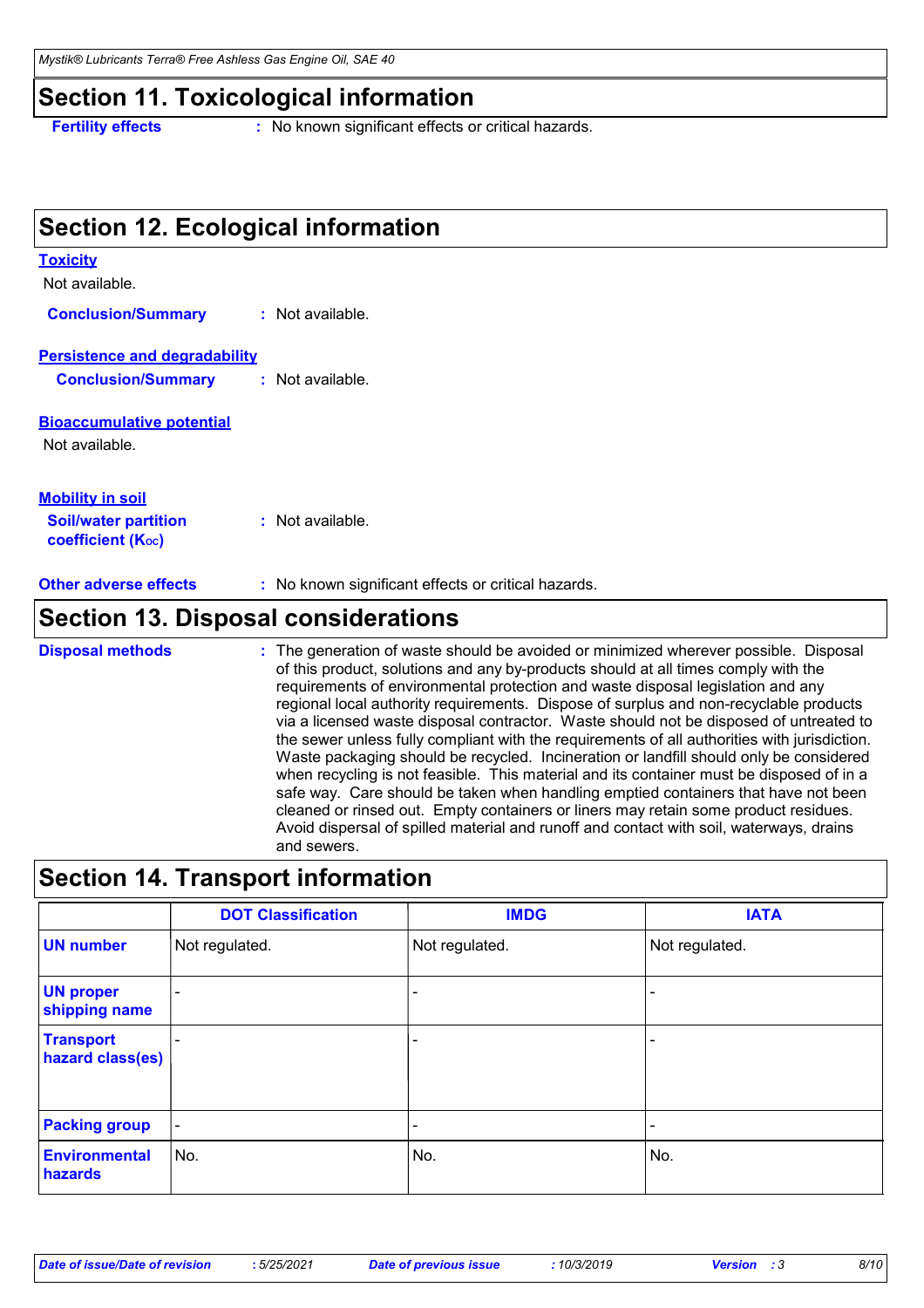### **Section 14. Transport information**

```
Special precautions for user : Transport within user's premises: always transport in closed containers that are
                     upright and secure. Ensure that persons transporting the product know what to do in the 
                     event of an accident or spillage.
```
**Transport in bulk according :** Not available. **to Annex II of MARPOL and the IBC Code**

# **Section 15. Regulatory information**

#### **U.S. Federal regulations : United States inventory (TSCA 8b)**: Not determined.

This material is classified as an oil under Section 311 of the Clean Water Act (CWA) and the Oil Pollution Act of 1990 (OPA). Discharges or spills which produce a visible sheen on waters of the United States, their adjoining shorelines, or into conduits leading to surface waters must be reported to the EPA's National Response Center at (800) 424-8802.

| <b>SARA 302/304</b>                           |                                |                       |
|-----------------------------------------------|--------------------------------|-----------------------|
| <b>Composition/information on ingredients</b> |                                |                       |
| <b>SARA 304 RQ</b>                            | : Not applicable.              |                       |
| <b>SARA 311/312</b>                           |                                |                       |
| <b>Classification</b>                         | : EYE IRRITATION - Category 2B |                       |
| <b>Composition/information on ingredients</b> |                                |                       |
| <b>Name</b>                                   | $\frac{9}{6}$                  | <b>Classification</b> |
|                                               |                                |                       |

| <b>Name</b>                                               | $\mathbf{0}$ | <b>Classification</b>                 |
|-----------------------------------------------------------|--------------|---------------------------------------|
| Distillates, petroleum,<br>hydrotreated, light naphthenic |              | <b>ASPIRATION HAZARD - Category 1</b> |
|                                                           |              |                                       |

#### **State regulations**

| <b>Massachusetts</b> | : None of the components are listed.                                |
|----------------------|---------------------------------------------------------------------|
| <b>New York</b>      | : None of the components are listed.                                |
| <b>New Jersey</b>    | : The following components are listed: Alkyl phenol ester, hindered |
| Pennsylvania         | : None of the components are listed.                                |
|                      | <b>California Prop. 65 Clear and Reasonable Warnings (2018)</b>     |

WARNING: This product can expose you to Ethyl acrylate, which is known to the State of California to cause cancer. For more information go to www.P65Warnings.ca.gov.

### **International regulations**

**Inventory list**

| <b>United States</b>     | Not determined.                                                                    |
|--------------------------|------------------------------------------------------------------------------------|
| <b>Australia</b>         | Not determined.                                                                    |
| <b>Canada</b>            | : Not determined.                                                                  |
| <b>China</b>             | : Not determined.                                                                  |
| <b>Europe</b>            | Not determined.                                                                    |
| <b>Japan</b>             | Japan inventory (ENCS): Not determined.<br>Japan inventory (ISHL): Not determined. |
| <b>Malaysia</b>          | : Not determined.                                                                  |
| <b>New Zealand</b>       | : Not determined.                                                                  |
| <b>Philippines</b>       | Not determined.                                                                    |
| <b>Republic of Korea</b> | : Not determined.                                                                  |
| <b>Taiwan</b>            | Not determined.                                                                    |
| <b>Thailand</b>          | Not determined.                                                                    |
| <b>Turkey</b>            | Not determined.                                                                    |
|                          |                                                                                    |

| Date of issue/Date of revision |  |
|--------------------------------|--|
|--------------------------------|--|